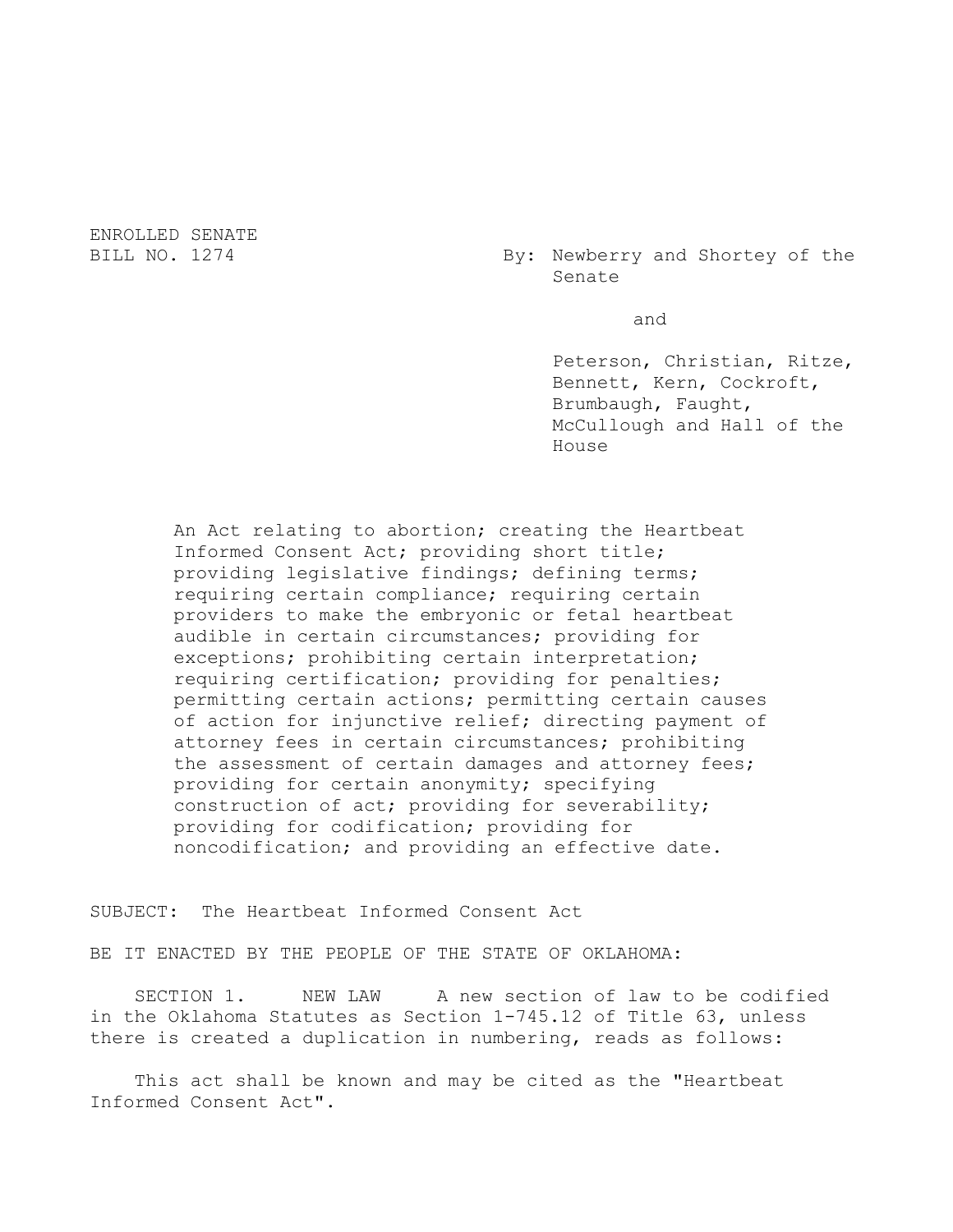SECTION 2. NEW LAW A new section of law not to be codified in the Oklahoma Statutes reads as follows:

The Oklahoma Legislature finds that:

1. The presence of a heartbeat in a woman's unborn child may be a material consideration to many women contemplating abortion;

2. The presence of a heartbeat in a woman's unborn child is a developmental fact that illustrates to the woman that her baby is alive;

3. On about the twenty-first or twenty-second day after fertilization, the heart of an unborn child begins to beat;

4. The heartbeat of an unborn child can be visually detected at an early stage of pregnancy using an ultrasound machine at four (4) to four and one-half (4.5) weeks after fertilization on transvaginal ultrasound and about five and one-half (5.5) to six (6) weeks after fertilization on transabdominal ultrasound:

5. The heartbeat of an unborn child can be made audible at later stages, including by use of a handheld Doppler fetal heart rate monitor;

6. Less than five percent (5%) of all natural pregnancies end in spontaneous miscarriage after detection of cardiac activity. A fetal heartbeat is therefore a key medical indicator that an unborn child is likely to achieve the capacity for live birth;

7. The observation of a heartbeat in a woman's unborn child when a heartbeat has been detected is an important component of full informed consent;

8. Ensuring full informed consent for an abortion is imperative because of the profound physical and psychological risks of an abortion. As the Supreme Court has observed, "The medical, emotional, and psychological consequences of an abortion are serious and can be lasting" (H.L. v. Matheson, 450 U.S. 398, 411). The woman's decision whether to abort "is an important, and often a stressful one, and it is desirable and imperative that it be made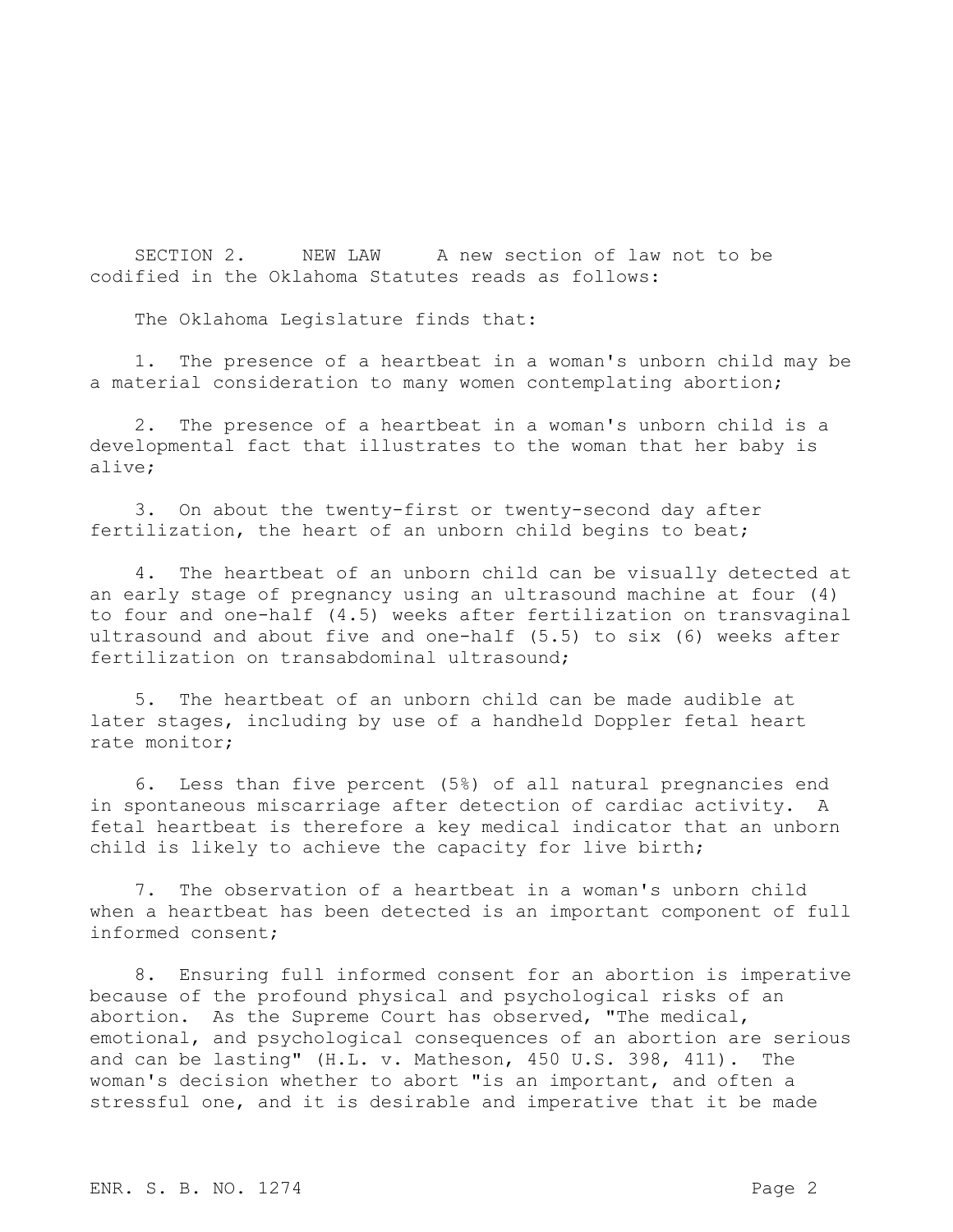with full knowledge of its nature and consequences" (Planned Parenthood v. Danforth, 428 U.S. 52, 67). "Whether to have an abortion requires a difficult and painful moral decision" in which "some women come to regret their choice to abort the infant life they once created and sustained" and "[s]evere depression and loss of esteem can follow... The State has an interest in ensuring so grave a choice is well informed. It is self-evident that a mother who comes to regret her choice to abort must struggle with grief more anguished and sorrow more profound when she learns, only after the event, what she once did not know" (Gonzales v. Carhart, 550 U.S. 124, 159-160);

9. Requiring providers to give a woman an opportunity to observe her unborn child's heartbeat is constitutionally permissible and the ultrasound image of an unborn child is truthful, nonmisleading information. "In attempting to ensure that a woman apprehend the full consequences of her decision, the State furthers the legitimate purpose of reducing the risk that a woman may elect an abortion, only to discover later, with devastating psychological consequences, that her decision was not fully informed. If the information the State requires to be made available to the woman is truthful and not misleading, the requirement may be permissible" (Planned Parenthood vs. Casey, 505 U.S. 833, 882); and

10. Recent research taking into account twenty-two (22) studies with control groups and more than eight hundred seventy-seven thousand (877,000) women over a fourteen-year period finds that women who have had an abortion have an eighty-one-percent increased risk for mental health problems and that ten percent (10%) of the mental health problems of women who have had an abortion are directly attributed to abortion.

SECTION 3. NEW LAW A new section of law to be codified in the Oklahoma Statutes as Section 1-745.13 of Title 63, unless there is created a duplication in numbering, reads as follows:

As used in the Heartbeat Informed Consent Act:

1. "Abortion" means the use or prescription of any instrument, medicine, drug, or any other substance or device to cause the premature termination of the pregnancy of a woman known to be pregnant with an intention other than to increase the probability of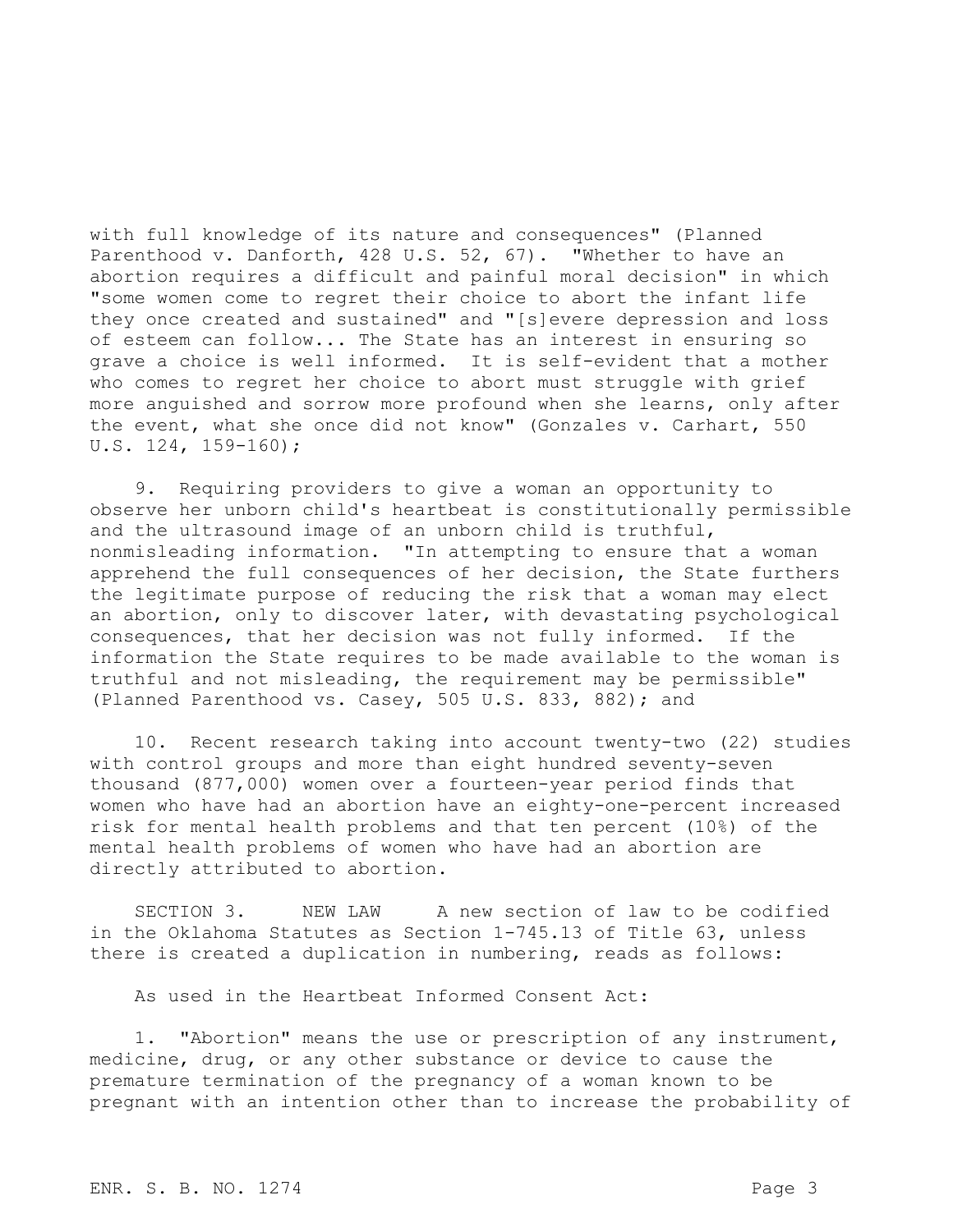a live birth, to preserve the life or health of the child after live birth, or to remove a dead unborn child who died as the result of natural causes in utero, accidental trauma, or a criminal assault on the pregnant woman or her unborn child;

2. "Abortion provider" means any person legally qualified to perform an abortion under state law;

3. "Embryonic or fetal heartbeat" means embryonic or fetal cardiac activity or the steady and repetitive rhythmic contraction of the embryonic or fetal heart;

4. "Medical emergency" means a condition that, in reasonable medical judgment, so complicates the medical condition of the pregnant woman that it necessitates the immediate abortion of her pregnancy to avert her death or for which the delay will create serious risk of substantial and irreversible physical impairment of a major bodily function, not including psychological or emotional conditions. No condition shall be deemed a medical emergency if based on a claim or diagnosis that the woman will engage in conduct which she intends to result in her death or in substantial and irreversible physical impairment of a major bodily function;

5. "Reasonable medical judgment" means a medical judgment that would be made by a reasonably prudent physician;

6. "Unborn child" means a member of the species Homo sapiens from fertilization until live birth; and

7. "Woman" means a female human being, whether or not she has reached the age of majority.

SECTION 4. NEW LAW A new section of law to be codified in the Oklahoma Statutes as Section 1-745.14 of Title 63, unless there is created a duplication in numbering, reads as follows:

A. Any abortion provider who knowingly performs or induces any abortion shall comply with the requirements of the Heartbeat Informed Consent Act.

B. Prior to a woman giving informed consent to having any part of an abortion performed or induced, if the pregnancy is at least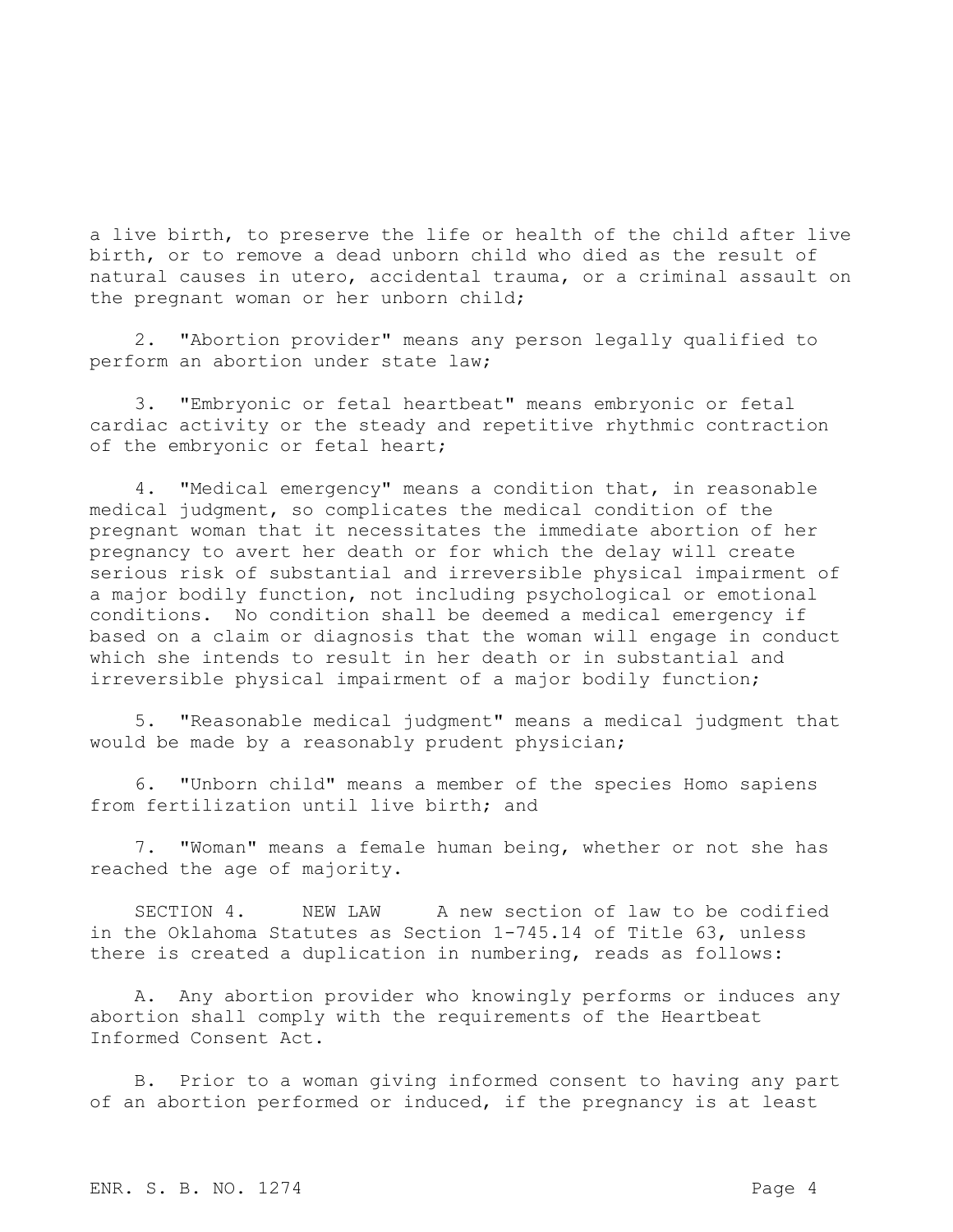eight (8) weeks after fertilization, the abortion provider who is to perform or induce the abortion or an agent of the abortion provider shall tell the woman that it may be possible to make the embryonic or fetal heartbeat of the unborn child audible for the pregnant woman to hear and ask the woman if she would like to hear the heartbeat. If the woman would like to hear the heartbeat, the abortion provider shall, using a Doppler fetal heart rate monitor, make the embryonic or fetal heartbeat of the unborn child audible for the pregnant woman to hear. An abortion provider or an agent of the abortion provider shall not be in violation of the requirements of this subsection if:

1. The provider or agent has attempted, consistent with standard medical practice, to make the embryonic or fetal heartbeat of the unborn child audible for the pregnant woman to hear using a Doppler fetal heart rate monitor;

2. That attempt does not result in the heartbeat being made audible; and

3. The provider has offered to attempt to make the heartbeat audible at a subsequent date.

C. Nothing in this section shall be construed to prevent the pregnant woman from not listening to the sounds detected by the Doppler fetal heart rate monitor pursuant to the requirements of subsection B of this section.

SECTION 5. NEW LAW A new section of law to be codified in the Oklahoma Statutes as Section 1-745.15 of Title 63, unless there is created a duplication in numbering, reads as follows:

A. The provisions of Section 4 of this act shall not apply to an abortion provider in the case that the abortion is necessary to avert the mother's death or in the case of a medical emergency.

B. Upon a determination by an abortion provider under subsection A of this section that an abortion is necessary to avert the death of the mother or that there is a medical emergency, such provider shall certify the specific medical conditions that support such determination and include such certification in the medical file of the pregnant woman.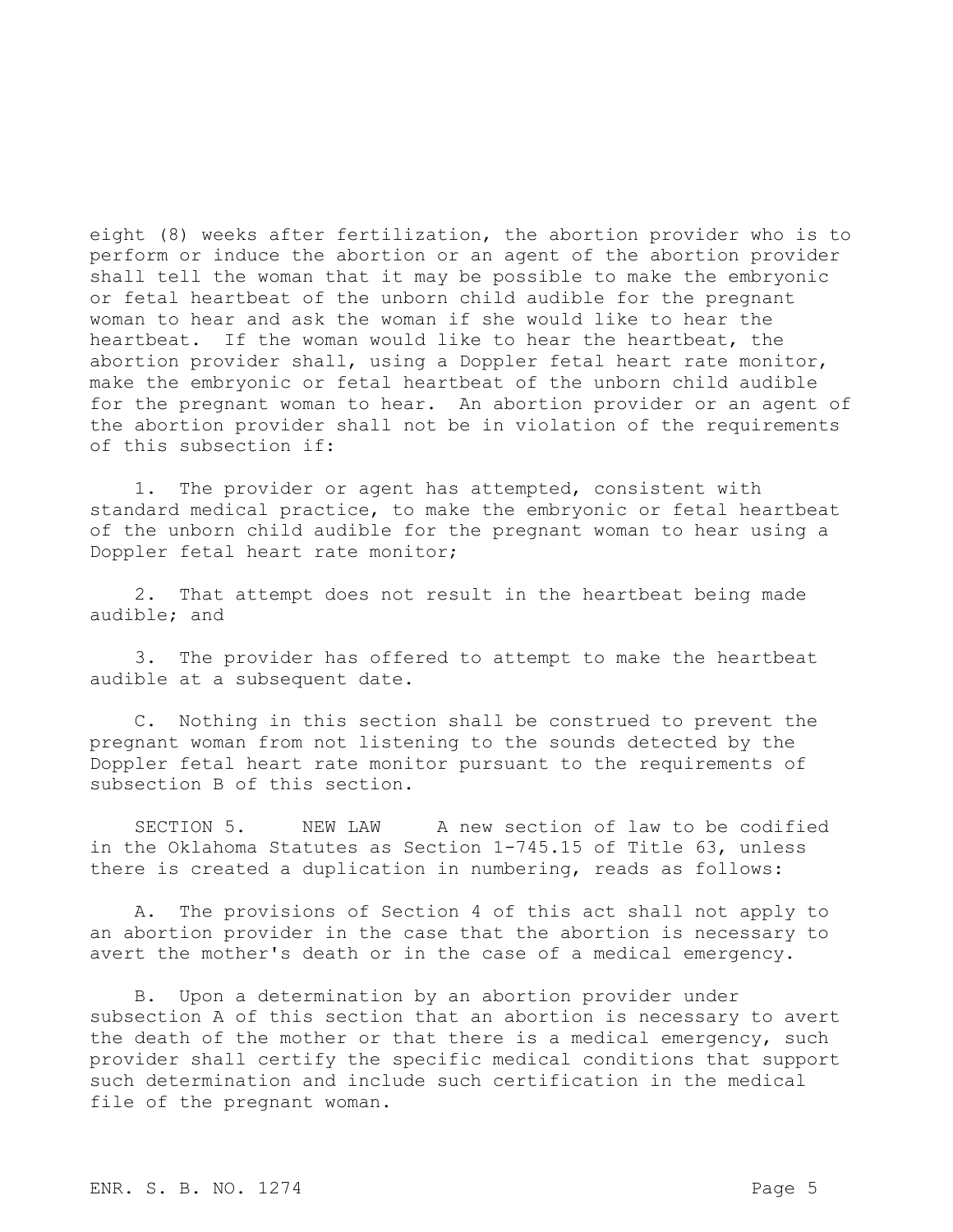C. An abortion provider who knowingly or recklessly falsifies a certification made pursuant to subsection B of this section shall be deemed to have knowingly or recklessly failed to comply with this act for purposes of Section 6 of this act.

SECTION 6. NEW LAW A new section of law to be codified in the Oklahoma Statutes as Section 1-745.16 of Title 63, unless there is created a duplication in numbering, reads as follows:

A. Any person who intentionally or recklessly performs or induces an abortion in violation of the Heartbeat Informed Consent Act shall be guilty of a misdemeanor. No penalty shall be assessed against the woman upon whom the abortion is performed or induced or attempted to be performed or induced.

B. Any woman upon whom an abortion has been performed or induced in violation of this act, or the father of the unborn child who was the subject of such an abortion, may maintain an action against the person who performed or induced the abortion in intentional or reckless violation of this act for actual and punitive damages. Any woman upon whom an abortion has been attempted in violation of this act may maintain an action against the person who attempted to perform or induce the abortion in an intentional or reckless violation of this act for actual and punitive damages.

C. A cause of action for injunctive relief against any person who has intentionally or recklessly violated this act may be maintained by the woman upon whom an abortion was performed or induced in violation of this act; by any person who is the spouse, parent, sibling, or guardian of, or a current or former licensed health care provider of, the woman upon whom an abortion has been performed or induced in violation of this act; by a district attorney with appropriate jurisdiction; or by the Attorney General. The injunction shall prevent the abortion provider from performing or inducing further abortions in violation of this act in the state.

D. If judgment is rendered in favor of the plaintiff in an action described in this section, the court shall also render judgment for a reasonable attorney fee in favor of the plaintiff against the defendant.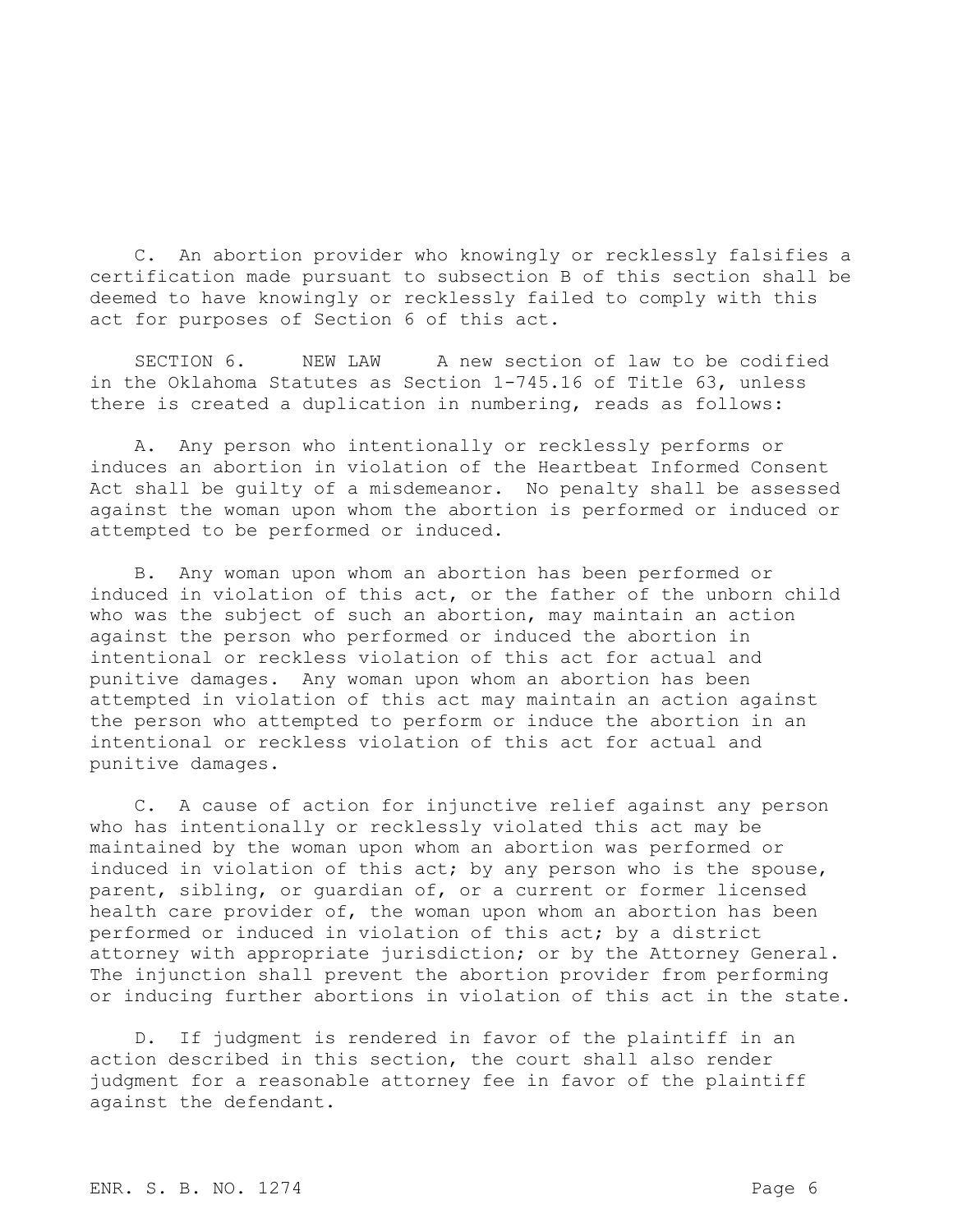E. If judgment is rendered in favor of the defendant and the court finds that the plaintiff's suit was frivolous and brought in bad faith, the court shall also render judgment for a reasonable attorney fee in favor of the defendant against the plaintiff.

F. No damages or attorney fee may be assessed against the woman upon whom an abortion was performed or attempted to be performed or induced except in accordance with subsection E of this section.

SECTION 7. NEW LAW A new section of law to be codified in the Oklahoma Statutes as Section 1-745.17 of Title 63, unless there is created a duplication in numbering, reads as follows:

In every civil or criminal proceeding or action brought under the Heartbeat Informed Consent Act, the court shall rule whether the identity of any woman upon whom an abortion has been performed or induced or attempted to be performed or induced shall be preserved from public disclosure if she does not give her consent to such disclosure. The court, upon motion or sua sponte, shall make such a ruling and, upon determining that her identity should be preserved from public disclosure, shall issue orders to the parties, witnesses, and counsel and shall direct the sealing of the record and exclusion of individuals from courtrooms or hearing rooms to the extent necessary to safeguard her identity from public disclosure. Such an order shall be accompanied by specific written findings explaining why the identity of the woman should be preserved from public disclosure, why the order is essential to that end, how the order is narrowly tailored to serve that interest, and why no reasonable, less restrictive alternative exists. In the absence of written consent of the woman upon whom an abortion has been performed or induced or attempted to be performed or induced, anyone, other than a public official, who brings an action under Section 6 of this act shall do so under a pseudonym. This section shall not be construed to conceal the identity of the plaintiff or of witnesses from the defendant or from attorneys for the defendant.

SECTION 8. NEW LAW A new section of law to be codified in the Oklahoma Statutes as Section 1-745.18 of Title 63, unless there is created a duplication in numbering, reads as follows: